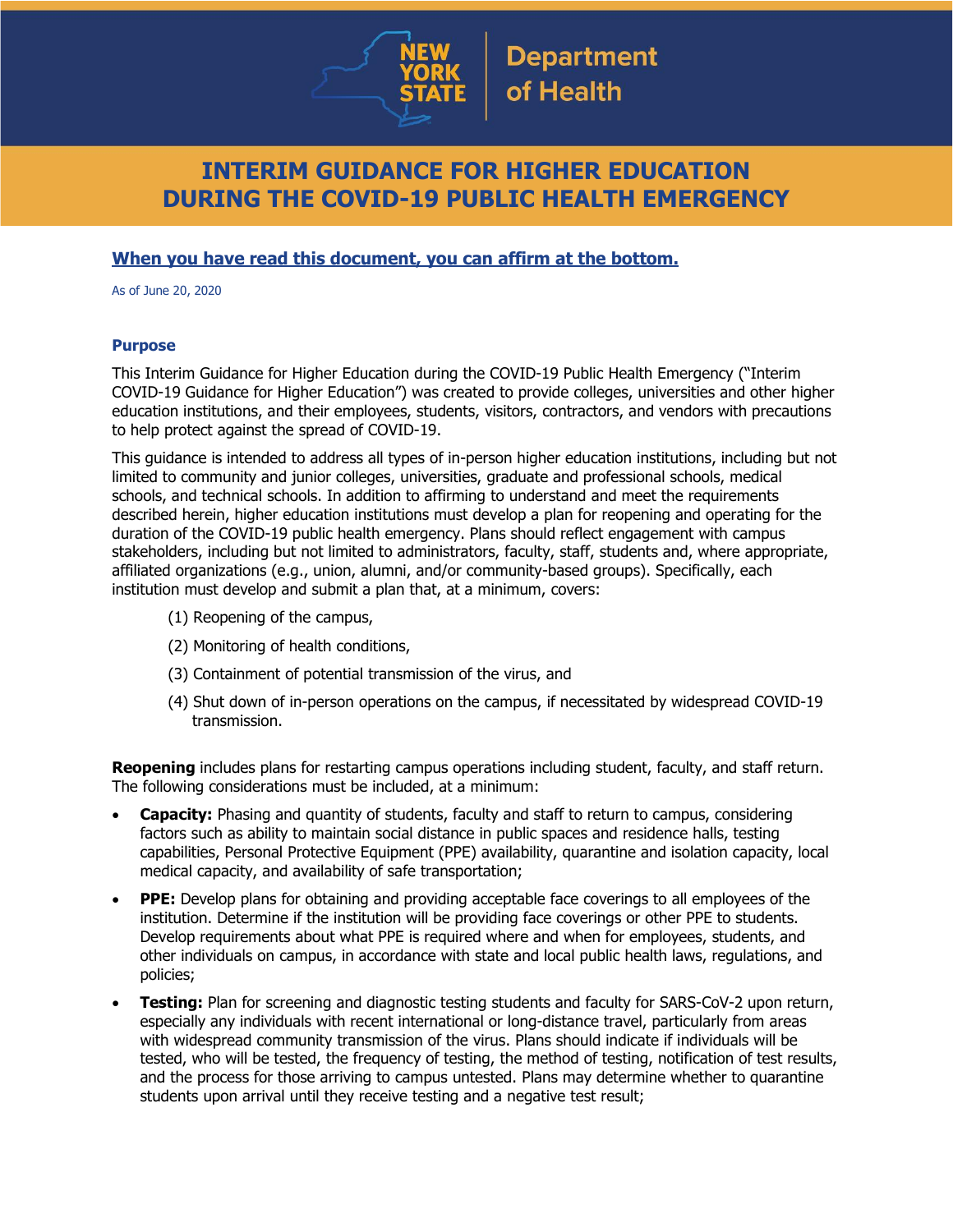- **Residential living:** Residential living plans should include protocols for capacity limits, enhanced cleaning and disinfection, appropriate social distancing, use of acceptable face coverings in common areas, restrictions on non-essential gatherings and activities, limited access by students to other residential facilities (e.g. dormitories), restrictions of visitors, special housing considerations for students who are immunocompromised or who have an underlying health condition, separate living spaces for persons undergoing isolation or quarantine, and a modified set of rules for students to follow;
- **Operational activity:** Determine how classes, shared spaces, and activities may be adapted in various phases of return and operations (e.g., identify which classes will offer alternate approaches such as A/B schedules or remote instruction; appointment-only use of shared spaces, limiting number of individuals participating in in-person activities at any given time);
- **Restart operations:** Implement plans to safely reopen buildings such as cleaning and disinfection, and restarting ventilation, water systems, and other key facility components, as applicable;
- **Extracurriculars:** Institute policies regarding extracurricular programs and which activities will be allowed, considering social distancing and risk of COVID-19 transmission;
- **Vulnerable Populations:** Consider vulnerable populations on campus and individuals who may not feel comfortable returning, to allow them to safely participate in educational activities and accommodate their specific circumstances; and
- **Hygiene, cleaning and disinfection:** Establish campus-wide cleaning and disinfection protocols for classrooms, residence halls, restrooms, dining halls and other facilities. Promote hand and respiratory hygiene among all individuals on campus.

**Monitoring** includes policies to track health conditions on campus. The following considerations must be included, at a minimum:

- **Testing responsibility:** Identify who is responsible for purchasing and administering testing, as well as notification of test results; plans should offer contingencies for continual screening of symptoms and temperature checks without testing, if needed.
- **Testing frequency and protocols:** Determine testing frequency and process which may include plans to test for cause (e.g. symptomatic individuals, close or proximate contacts, international travel), plans to test for surveillance to proactively monitor for symptoms of influenza-like illness, as well as protocols around group testing.
- **Early warning signs:** Define metrics that will serve as early warning signs that positive cases may be increasing beyond an acceptable level; define method(s) to monitor against such metrics;
- **Tracing:** Consider plans for contact tracing in close coordination with state and local health departments using the protocols, training, and tools provided through the New York State [Contact](https://coronavirus.health.ny.gov/new-york-state-contact-tracing) Tracing [Program](https://coronavirus.health.ny.gov/new-york-state-contact-tracing) – an initiative between the Department of Health, Bloomberg Philanthropies, Johns Hopkins Bloomberg School of Public Health, and Vital Strategies; and
- **Screening:** Develop plans for regular health screening of employees, students, and visitors.

**Containment** includes plans for how to respond to positive or suspected cases as well as preventative policies and practices. The following considerations must be included, at a minimum:

**Isolation:** Identify how to isolate symptomatic individuals, both residential and non-residential (as applicable). Plans must specifically identify where individuals will be residing (e.g. residence halls, hotels, home) throughout the duration of their isolation, as well as the support system that will be provided including food, medicine, psychosocial, academic and/or other support, as needed;

STOP THE SPREAD.

**STAY HOME.** 

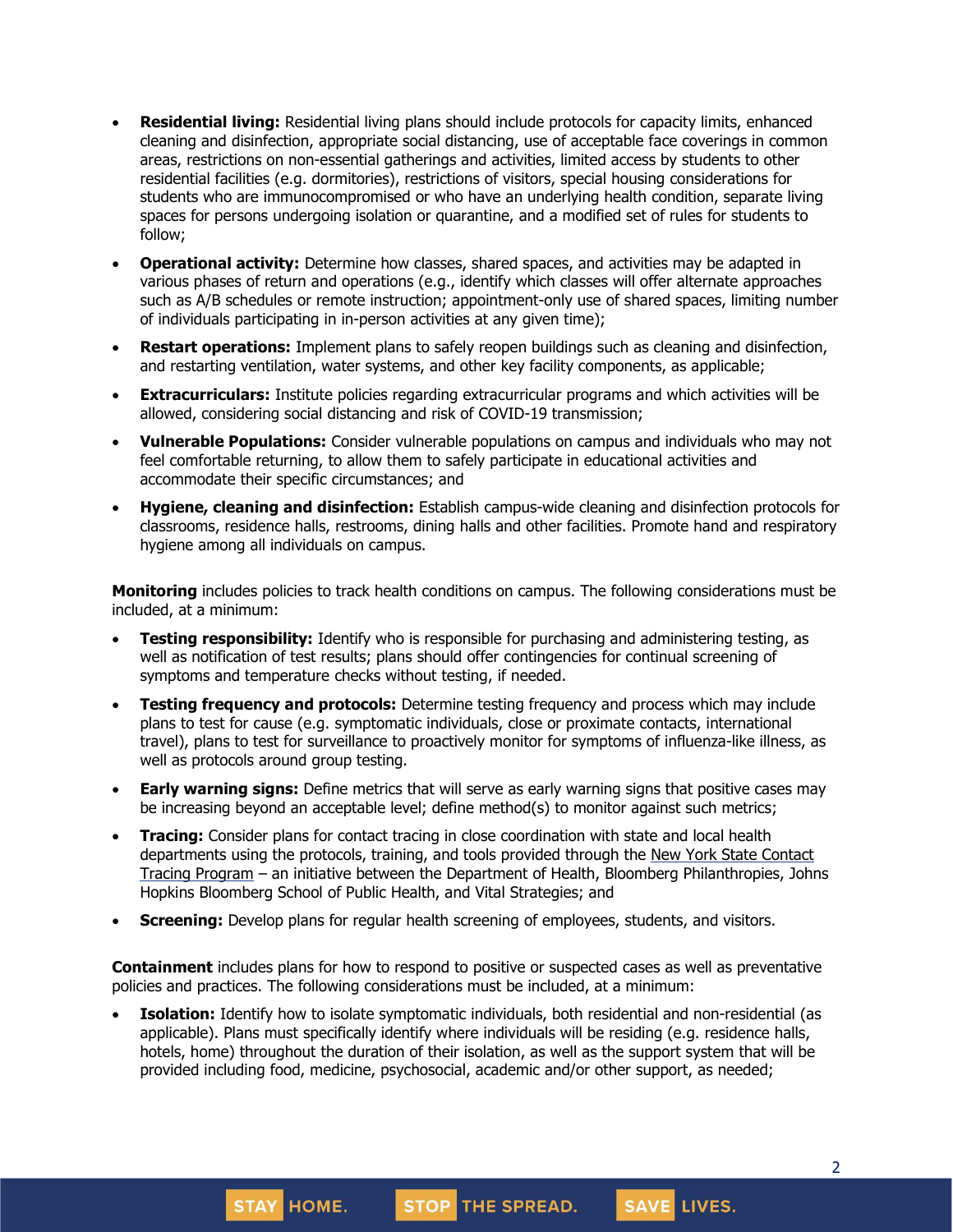- **Quarantine:** Identify how exposed individuals (residential and non-residential) will be quarantined away from others, including the support system that will be provided including food, medicine, psychosocial, academic and/or other support, as needed;
- **Students confirmed or suspected to have COVID-19:** Residential institutions need to include plans to monitor and provide medical care and other health services to students who test positive and are in isolation, need more advanced medical care, or who are awaiting test results;
- **Hygiene, cleaning and disinfection:** Implement strategies for cleaning and disinfection of exposed areas and appropriate notification to occupants of such areas; and
- **Communication:** Develop plans to share protocols and safety measures taken by the institution.

**Shutdown** includes contingency plans for decreasing on-campus activities and operations and/or closing the campus. The following considerations must be included, at a minimum:

- **Operational Activity:** Include which operations will be decreased, scaled back, ramped down, or shutdown and which operations will be conducted remotely; include process to conduct orderly shutdown which may include phasing, milestones, and involvement of key personnel.
- **Move-out:** For residential universities, plans need to be put in place for how students would safely depart campus. Institutions should consider policies for students who may not be able to depart campus quickly (e.g. international students); and
- **Communication:** Develop comprehensive plans to communicate internally and externally throughout the process.

Higher education institutions involve a variety of activities and should reference relevant "industry-specific" guidelines provided by the Department of Health – and available on the New York [Forward](https://forward.ny.gov/) website – for operations of dining halls, research, office workspaces, transportation, retail stores, and others, as applicable. Specifically, operations of dining halls and other on-campus food services must operate in accordance with, "Interim Guidance for Food Services during the [COVID-19](https://www.governor.ny.gov/sites/governor.ny.gov/files/atoms/files/Indoor_and_Outdoor_Food_Services_Detailed_Guidelines.pdf) Public Health [Emergency](https://www.governor.ny.gov/sites/governor.ny.gov/files/atoms/files/Indoor_and_Outdoor_Food_Services_Detailed_Guidelines.pdf)." Research activities must operate in accordance with, "Interim Guidance for Higher [Education](https://www.governor.ny.gov/sites/governor.ny.gov/files/atoms/files/Higher_Ed_Research_Detailed_Guidelines.pdf) Research during the COVID-19 Public Health [Emergency](https://www.governor.ny.gov/sites/governor.ny.gov/files/atoms/files/Higher_Ed_Research_Detailed_Guidelines.pdf)." Administrative functions must operate in accordance with, "Interim Guidance for [Office-Based](https://www.governor.ny.gov/sites/governor.ny.gov/files/atoms/files/offices-interim-guidance.pdf) Work during the COVID-19 Public Health [Emergency](https://www.governor.ny.gov/sites/governor.ny.gov/files/atoms/files/offices-interim-guidance.pdf)." Transportation services run by the institution must operate in accordance with "[Interim](https://www.governor.ny.gov/sites/governor.ny.gov/files/atoms/files/PublicTransportationMasterGuidance.pdf) Guidance for Public [Transportation](https://www.governor.ny.gov/sites/governor.ny.gov/files/atoms/files/PublicTransportationMasterGuidance.pdf) Activities during the COVID-19 Public Health Emergency." Campus bookstores and other retail locations must operate in accordance with, "Interim [Guidance](https://www.governor.ny.gov/sites/governor.ny.gov/files/atoms/files/RetailMasterGuidance.pdf) for Retail Business Activities during the COVID-19 Public Health [Emergency](https://www.governor.ny.gov/sites/governor.ny.gov/files/atoms/files/RetailMasterGuidance.pdf)." On-campus gyms and fitness centers must operate in accordance with forthcoming guidance. Collegiate athletics operated by the institution must operate in accordance with forthcoming guidance.

These guidelines are minimum requirements only and each institution is free to provide additional precautions or increased restrictions. These guidelines are based on the best-known public health practices at the time of publication, and the documentation upon which these guidelines are based can and does change frequently. The Responsible Parties – as defined below – are accountable for adhering to all local, state and federal requirements relative to higher education, and auxiliary activities. The Responsible Parties are also accountable for staying current with any updates to these requirements, and related guidance as stated above, as well as incorporating same into any higher education activities and/or Site Safety Plan.

### **Background**

On March 7, 2020, Governor Andrew M. Cuomo issued [Executive](https://www.governor.ny.gov/news/no-202-declaring-disaster-emergency-state-new-york) Order 202, declaring a state of emergency in response to COVID-19. Community transmission of COVID-19 has occurred throughout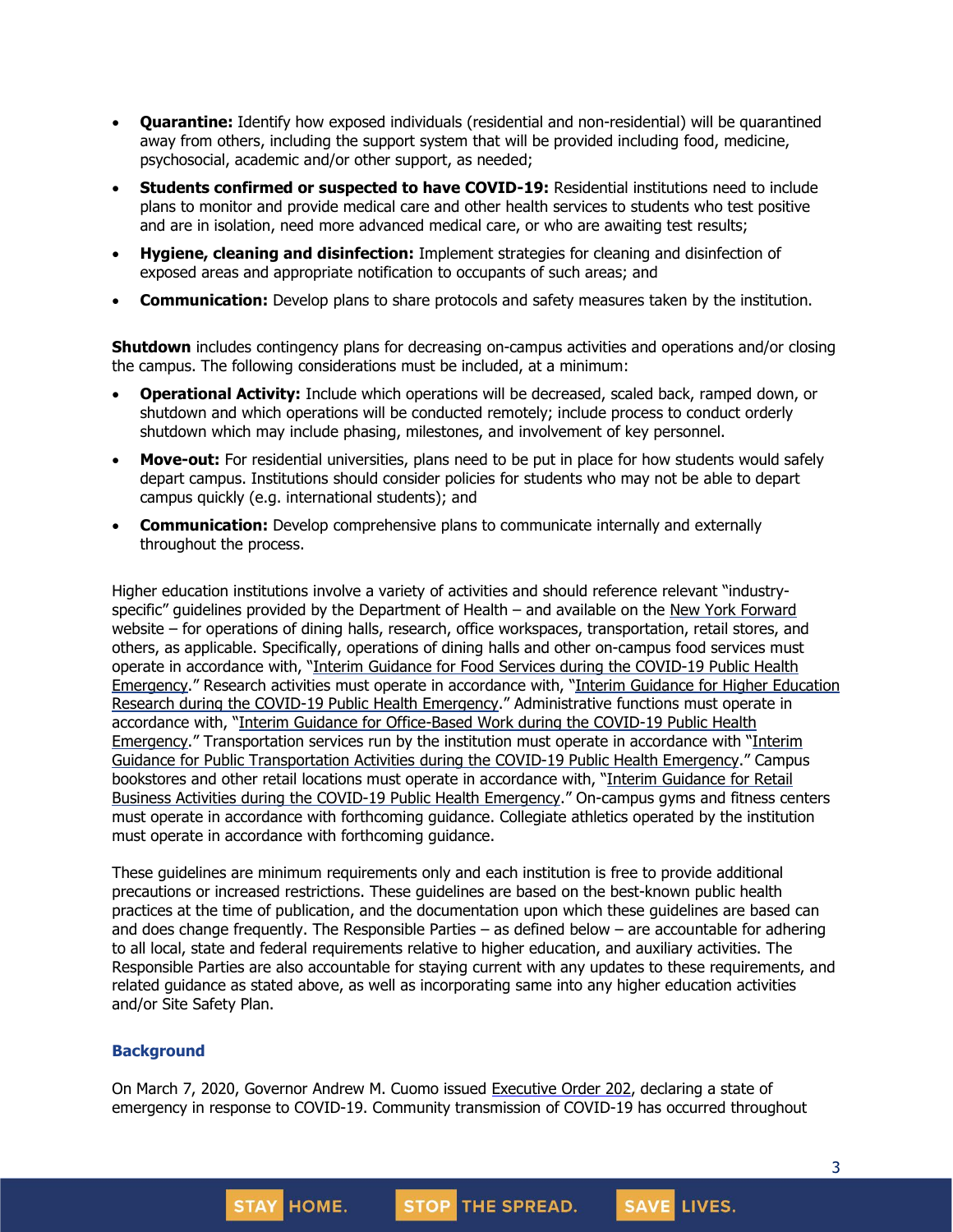New York. To minimize further spread, social distancing of at least six feet must be maintained between individuals, where possible.

On March 20, 2020, Governor Cuomo issued [Executive](https://www.governor.ny.gov/news/no-2026-continuing-temporary-suspension-and-modification-laws-relating-disaster-emergency) Order 202.6, directing all non-essential businesses to close in-office personnel functions. Essential businesses, as defined by Empire State Development Corporation (ESD) [guidance,](https://esd.ny.gov/guidance-executive-order-2026) were not subject to the in-person restriction, but were, however, directed to comply with the guidance and directives for maintaining a clean and safe work environment issued by the New York State Department of Health (DOH), and were strongly urged to maintain social distancing measures to the extent possible.

On April 12, 2020, Governor Cuomo issued [Executive](https://www.governor.ny.gov/news/no-20216-continuing-temporary-suspension-and-modification-laws-relating-disaster-emergency) Order 202.16, directing essential businesses to provide employees, who are present in the workplace, with a face covering, at no-cost, that must be used when in direct contact with customers or members of the public during the course of their work. On April 15, 2020, Governor Cuomo issued [Executive](https://www.governor.ny.gov/news/no-20217-continuing-temporary-suspension-and-modification-laws-relating-disaster-emergency) Order 202.17, directing that any individual who is over age two and able to medically tolerate a face-covering must cover their nose and mouth with a mask or cloth face-covering when in a public place and unable to maintain, or when not maintaining, social distance. On April 16, 2020, Governor Cuomo issued Executive Order 202.18, directing that everyone using public or private transportation carriers or other for-hire vehicles, who is over age two and able to medically tolerate a face covering, must wear a mask or face covering over the nose and mouth during any such trip. It also directed any operators or drivers of public or private transport to wear a face covering or mask which covers the nose and mouth while there are any passengers in such a vehicle. On May 29, 2020, Governor Cuomo issued Executive Order 202.34, authorizing business operators/owners with the discretion to deny admittance to individuals who fail to comply with the face covering or mask requirements.

On April 26, 2020, Governor Cuomo [announced](https://www.governor.ny.gov/news/amid-ongoing-covid-19-pandemic-governor-cuomo-outlines-phased-plan-re-open-new-york-starting) a phased approach to reopen industries and businesses in New York in phases based upon a data-driven, regional analysis. On May 4, 2020, the Governor [provided](https://www.governor.ny.gov/news/amid-ongoing-covid-19-pandemic-governor-cuomo-outlines-additional-guidelines-when-regions-can) that the regional analysis would consider several public health factors, including new COVID-19 infections, as well as health care system, diagnostic testing, and contact tracing capacity. On May 11, 2020, Governor Cuomo [announced](https://www.governor.ny.gov/news/amid-ongoing-covid-19-pandemic-governor-cuomo-announces-three-regions-new-york-state-ready) that the first phase of reopening would begin on May 15, 2020 in several regions of New York, based upon available regional metrics and indicators. On May 29, 2020, Governor Cuomo [announced](https://www.governor.ny.gov/news/governor-cuomo-announces-new-york-city-enter-phase-1-reopening-june-8-and-five-regions-enter) that the second phase of reopening would begin in several regions of New York. On June 11, 2020, Governor Cuomo [announced](https://www.governor.ny.gov/news/governor-cuomo-announces-five-regions-will-enter-phase-three-reopening-tomorrow) that the third phase of reopening would begin on June 12, 2020 in several regions of New York.

On May 8, 2020, Governor Cuomo [launched](https://www.governor.ny.gov/news/amid-ongoing-covid-19-pandemic-governor-cuomo-announces-members-reimagine-education-advisory) New York's Reimagine Education Advisory Council – made up of educators, students, parents, and education leaders – to help colleges, universities, and school districts reimagine teaching and learning as they prepare to reopen while protecting health and safety of students and educators. The collective expertise and experience of this advisory council helped address key questions about how to strengthen New York's entire education system and helped inform this guidance.

In addition to the following standards, higher education institutions must continue to comply with the guidance and directives for maintaining clean and safe work environments issued by DOH.

Please note that where guidance in this document differs from other guidance documents issued by New York State, the more recent guidance shall apply.

#### **Standards for Responsible Higher Education Activities in New York State**

No higher education activities can operate without meeting the following minimum State guidance, as well as applicable federal requirements, including but not limited to such minimum standards of the Americans with Disabilities Act (ADA), Centers for Disease Control and Prevention (CDC), Environmental Protection Agency (EPA), and United States Department of Labor's Occupational Safety and Health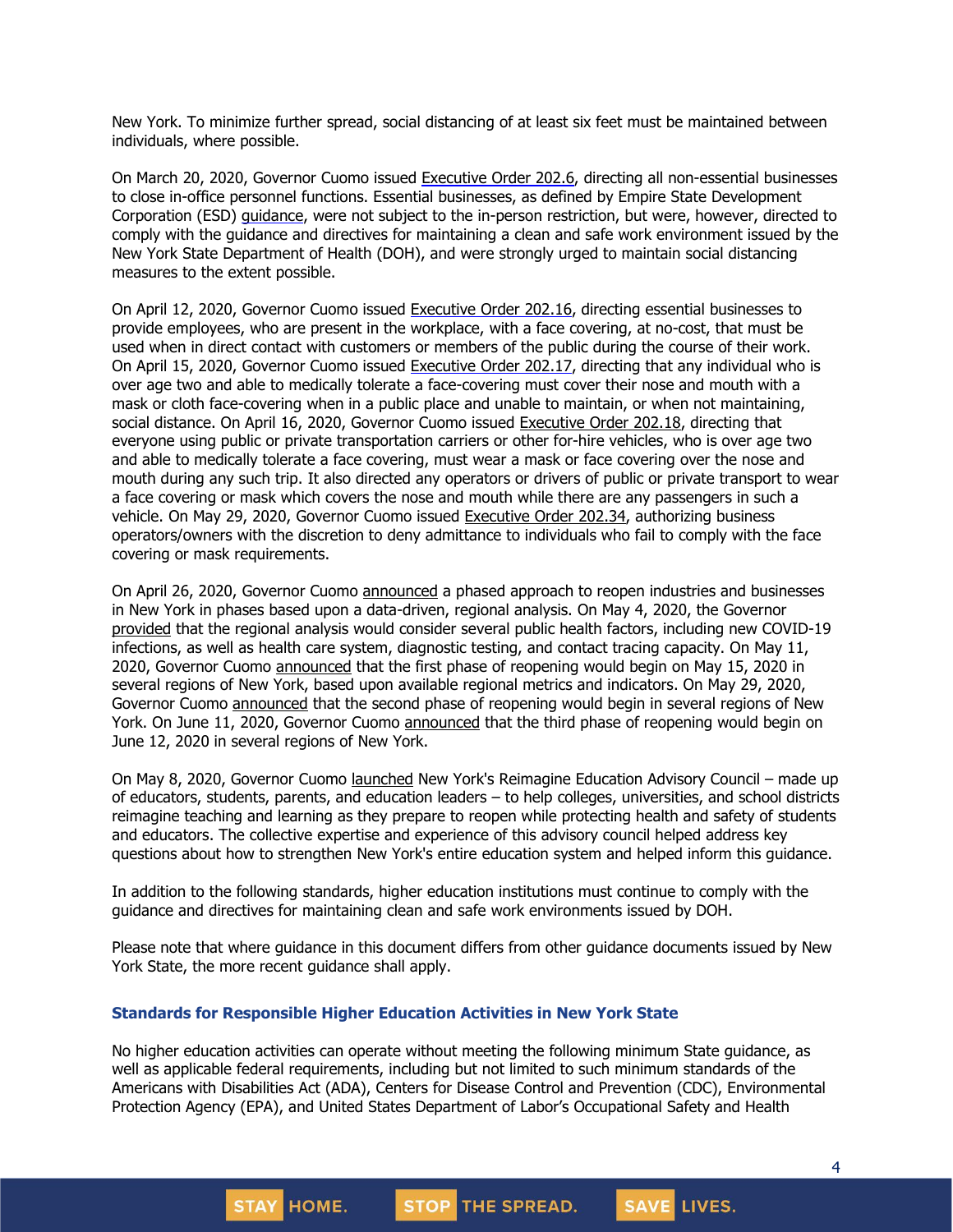Administration (OSHA). The State standards apply to all higher education activities in operation during the COVID-19 public health emergency until rescinded or amended by the State.

The primary executive/owner/operator of the higher education institution (e.g., university president), or another party designated by the executive/owner/operator (in either case, "the Responsible Parties"), shall be responsible for meeting these standards. The designated party can be an individual or group of individuals responsible for the operations of the higher education institution.

The following guidance is provided to help higher education institutions develop their reopening plans and is organized around three distinct categories: people, places, and processes.

# **I. PEOPLE**

#### **A. Physical Distancing**

- Responsible Parties should ensure that a distance of at least six feet is maintained among individuals while on campus, inclusive of employees and students, to the extent possible and when seated in a classroom setting or meeting, unless safety or the core activity (e.g., moving equipment, using an elevator, performing a transaction) requires a shorter distance or individuals are of the same residence. Any time individuals come within six feet of another person who does not reside in the same residence (i.e., roommate), acceptable face coverings must be worn. Individuals should be prepared to don a face covering if another person unexpectedly comes within six feet.
	- $\circ$  Acceptable face coverings are required for individuals who are over the age of two and able to medically tolerate such covering.
	- $\circ$  Acceptable face coverings for COVID-19 include but are not limited to cloth-based face coverings (e.g. homemade sewn, quick cut, bandana), surgical masks, and face shields that cover both the mouth and nose.
	- $\circ$  However, cloth, disposable, or other homemade face coverings are not acceptable face coverings for workplace activities that typically require a higher degree of protection for personal protective equipment (PPE) due to the nature of the work. For those activities, N-95 respirators or other PPE used under existing industry standards should continue to be used, as is defined in accordance with OSHA [guidelines.](https://www.osha.gov/SLTC/personalprotectiveequipment/)
	- $\circ$  This provision should not be construed to require physical distancing among roommates, or require face coverings to be worn while inside an individual's residence. For the purposes of this guidance, students who share the same residence (i.e., dormitory room) should be considered members of the same household.
- Responsible Parties are encouraged to modify or reconfigure spaces and/or restrict the use of classrooms and other places where students and employees congregate, so that individuals are spaced at least six feet apart in all directions (e.g. side-to-side and when facing one another) and are not sharing workstations without appropriate cleaning and disinfection between use. When distancing is not feasible in public spaces, Responsible Parties must require the use of face coverings or physical barriers (e.g. plastic shielding walls, in lieu of face coverings in areas where they would not affect air flow, heating, cooling or ventilation, or otherwise present a health or safety risk).
	- $\circ$  Physical barriers should be put in place in accordance with OSHA [guidelines.](https://www.osha.gov/Publications/OSHA3990.pdf)
	- $\circ$  Physical barrier options may include strip curtains, cubicle walls, plexiglass or similar materials, or other impermeable dividers or partitions.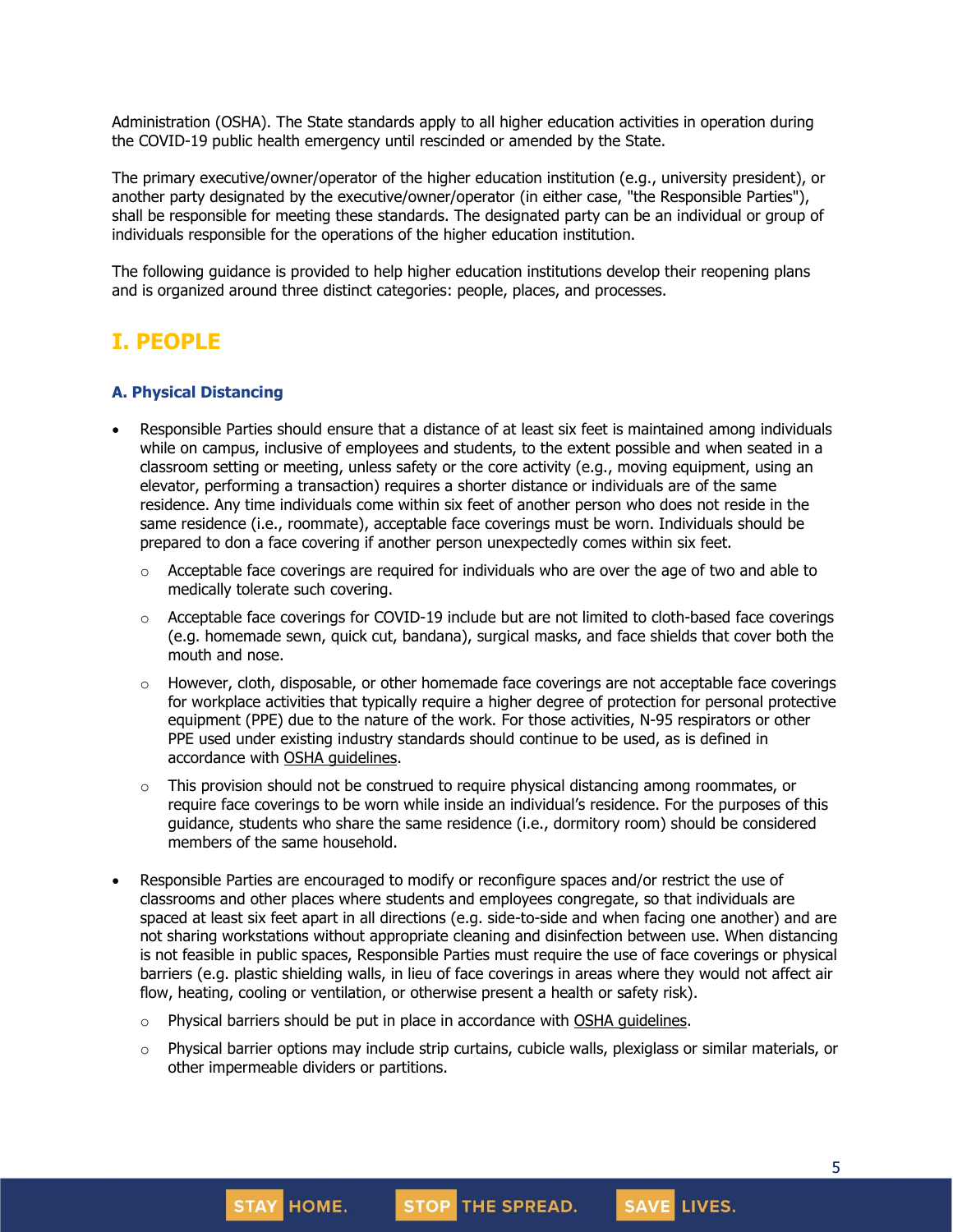- Responsible Parties should limit gathering in small spaces (e.g. elevators, supply rooms, faculty offices) by more than one individual at a time, unless all individuals in such space at the same time are wearing acceptable face coverings or are members of the same residence. However, even with face coverings in use, occupancy should not exceed 50% of the maximum capacity of the space, unless it is designed for use by a single occupant. Responsible Parties should increase ventilation with outdoor air to the greatest extent possible (e.g. opening windows and doors) while maintaining health and safety protocols. Further, Responsible Parties should take additional measures to prevent congregation in elevator waiting areas and limit density in elevators, by, for instance, enabling the use of stairs.
- Where feasible, Responsible Parties should put in place measures to reduce bi-directional foot traffic using tape, signs, or other indicators with arrows in hallways, or spaces throughout campus, and post signage and distance markers denoting spaces of six feet in all commonly used areas and any areas in which lines are commonly formed or people may congregate (e.g., campus centers, libraries, classrooms, dining halls, health screening stations).
	- $\circ$  Responsible Parties may choose to mark six feet distance circles around desks, workstations and other common work areas or areas where gathering is likely to occur (e.g. libraries, study centers, lawns).
- Responsible parties should determine which on-campus facilities (e.g., libraries, study lounges, recreational facilities) will be closed to the general public (i.e., not students or employees) or offer limited, specific hours to members of the general public. Recommended practices for limiting public interactions on campus include, but are not limited to:
	- $\circ$  Limiting visitors to "invited guests" only, who are expected to abide all campus and building specific protocols; and
	- $\circ$  Requiring student/institutional identification (IDs) to enter any on-campus building(s).
- In consultation with the local health department, Responsible Parties must identify where students who are exposed to, or infected with, COVID-19 will be residing and how daily needs (e.g., food, medication) will be met if it becomes necessary to have a period of quarantine or isolation. Recommended facilities include, but are not limited to:
	- $\circ$  Reserved residence halls with private bathrooms, if possible, used solely for the purpose of isolating or quarantining individuals living on-campus who have, who are suspected to have, or who were exposed to COVID-19;
	- $\circ$  Nearby hotels that are arranged to accommodate individuals who have, who are suspected to have, or who were exposed to COVID-19; and/or
	- $\circ$  Individual student homes, pending the student's ability to safely get home (e.g., not using mass transit) and their home is safe for them to isolate away from other individuals.
	- $\circ$  Local health departments may, under their legal authority, implement monitoring and movement restrictions of COVID-19 infected or exposed persons including home isolation or quarantine
- Responsible Parties should post signs throughout the institution or campus, consistent with [DOH](https://coronavirus.health.ny.gov/system/files/documents/2020/04/13067_coronavirus_protectyourself_poster_042020.pdf) [COVID-19](https://coronavirus.health.ny.gov/system/files/documents/2020/04/13067_coronavirus_protectyourself_poster_042020.pdf) signage. Responsible Parties can develop their own customized signage specific to their workplace or setting, provided that such signage is consistent with the Department's signage. Signage should be used to remind individuals to:
	- $\circ$  Stay home if they feel sick.
	- o Cover their nose and mouth with an acceptable face-covering.
	- o Properly store and, when necessary, discard PPE.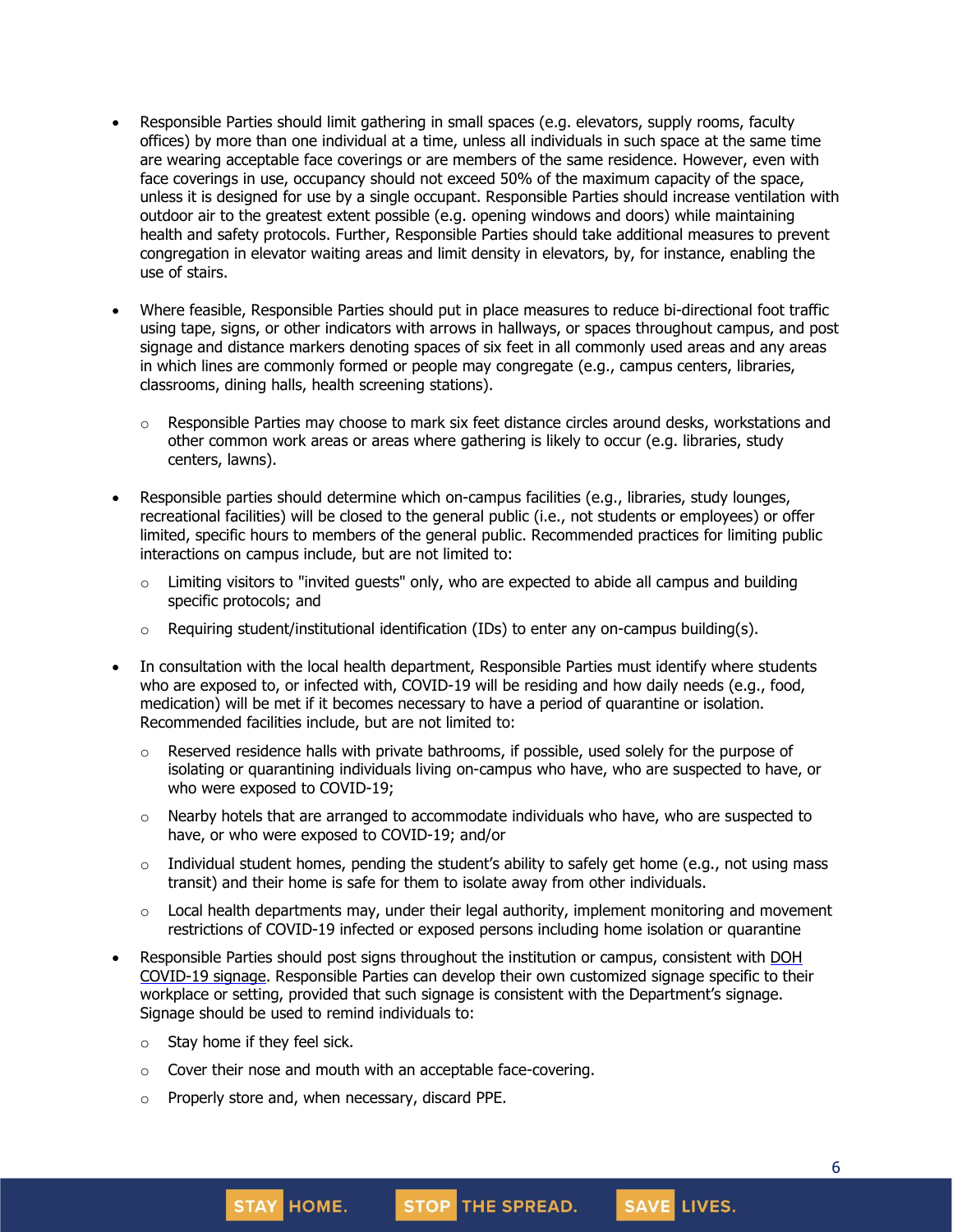- o Adhere to social distancing instructions.
- $\circ$  Report symptoms of or exposure to COVID-19, and how they should do so.
- $\circ$  Follow hand hygiene and cleaning and disinfection guidelines.
- o Follow respiratory hygiene and cough etiquette.

#### **B. Gatherings in Enclosed Spaces**

- Responsible Parties may choose to use and encourage video or teleconferencing in lieu of in-person gatherings (e.g. classes, conferences, office hours) to reduce the density of congregations, per CDC guidance "Interim Guidance for Businesses and Employers to Plan and Respond to [Coronavirus](https://www.cdc.gov/coronavirus/2019-ncov/community/guidance-business-response.html) Disease 2019 [\(COVID-19\)](https://www.cdc.gov/coronavirus/2019-ncov/community/guidance-business-response.html)". When videoconferencing or teleconferencing is not preferable or possible, Responsible Parties may choose to hold classes or meetings in open, well-ventilated spaces and ensure that individuals maintain six feet of social distance between one another (e.g. leave space between chairs, have individuals sit in alternating chairs).
- Responsible Parties may consider closing non-essential amenities and communal areas that promote gathering or are high-touch (e.g., break areas, communal coffee machines); or providing cleaning and disinfecting supplies that may be used by individuals before and after they use the amenity or area.
- Responsible Parties should put in place practices for adequate social distancing in small areas, such as restrooms and breakrooms, and should develop signage and systems (e.g. flagging when occupied) to restrict occupancy when social distancing cannot be maintained in such areas.
- Responsible Parties should consider staggering schedules for employees to promote social distancing (e.g. coffee breaks, meals, and shift starts/stops).

#### **C. Operational Activity**

- Responsible Parties should consider a mix of traditional in-person and remote classes depending on student needs (e.g., vulnerable populations), technological capabilities, and/or immediately following historically high-travel periods (e.g., limiting in-person classes during holiday travel periods), among other measures to reduce in-person congregation.
- Responsible Parties should take measures to reduce interpersonal contact and decrease density on campus, through methods, such as:
	- $\circ$  adjusting class or work hours, where appropriate and possible;

**STAY HOME.** 

- $\circ$  limiting in-person presence to only those employees who are necessary to be at the institution;
- $\circ$  reducing in-person workforce and increasing remote workforce to accommodate social distancing guidelines;
- $\circ$  staggering schedules and allowing more time between classes to reduce congestion in walkways and buildings; and/or
- o shifting design of class schedules to create cohorts or sections of students (e.g., A/B schedule or course sections) to reduce risk of exposure and transmission among students.
- When COVID-19 cases develop, Responsible Parties should consider restricting social contact and mobility across campus, particularly in affected areas (e.g., shutting down some functions, but keeping others open to help contain the spread).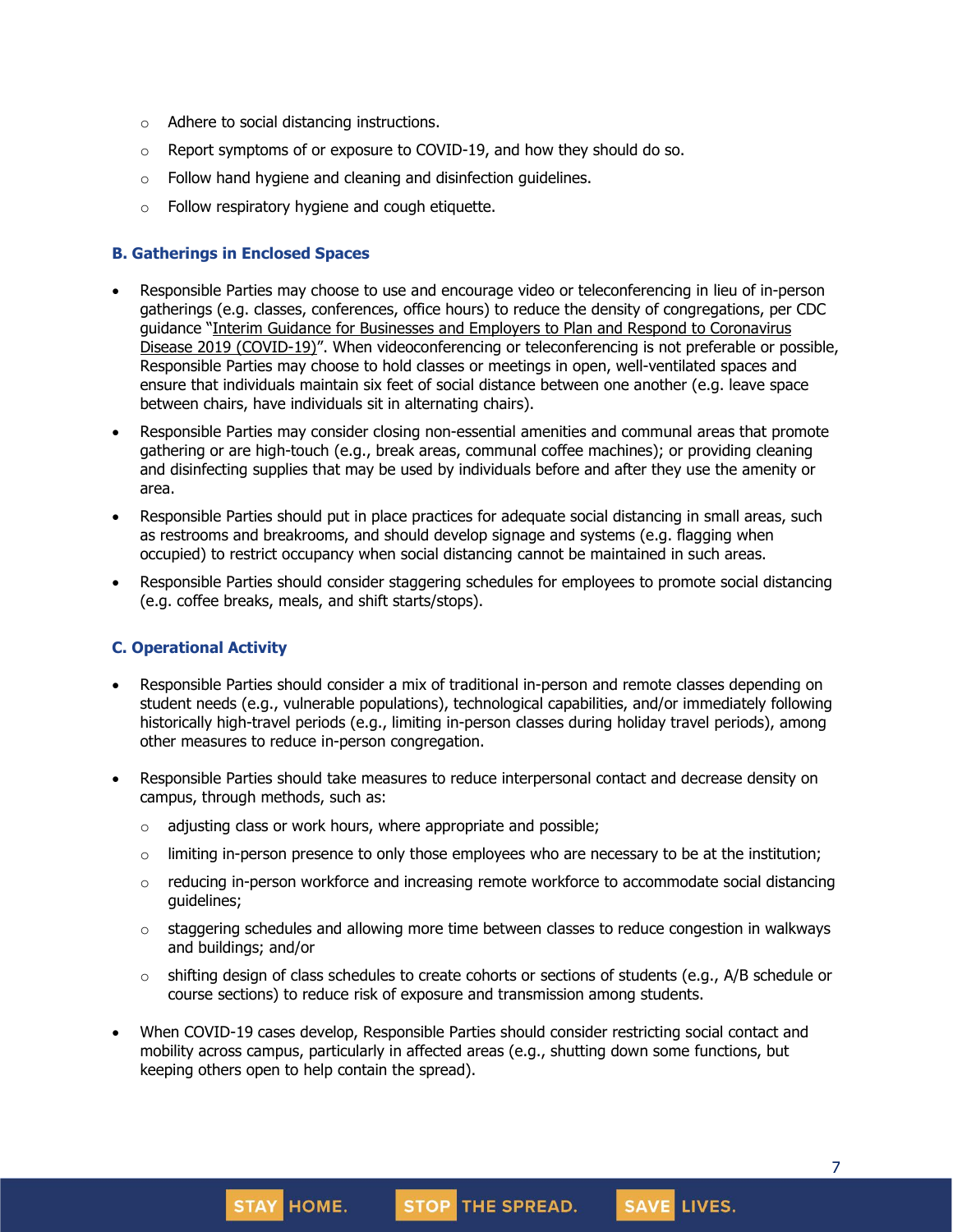$\circ$  Responsible Parties may choose to temporarily move all classes where an individual has tested positive to remote/virtual format until all contacts can be identified, notified, tested, and cleared.

#### **D. Movement and Commerce**

- Responsible Parties should establish designated areas for pickups and deliveries, limiting contact to the extent possible.
- To the extent feasible, Responsible Parties should limit on-site interactions (e.g., designating separate ingress or egress for employees, eliminating bidirectional flow of individuals to the extent practicable).

# **II. PLACES**

#### **A. Protective Equipment**

- In addition to the necessary PPE as required for certain workplace activities, Responsible Parties must procure, fashion, or otherwise obtain acceptable face coverings and provide such coverings to their employees who directly interact with students or members of the public while at work at no cost to the employee, pursuant to Executive Order 202.16, as amended.
- Responsible Parties should have an adequate supply of face coverings, masks and other required PPE on hand should an employee need a replacement. Acceptable face coverings include, but are not limited to, cloth (e.g. homemade sewn, quick cut, bandana), surgical masks, N95 respirators, and face shields.
- Responsible Parties should advise employees, students, and visitors that they are required to wear face coverings in common areas or situations where social distancing may be difficult to maintain, such as riding in elevators, entering/exiting classrooms or student centers, and traveling around the campus.
- Face coverings should be cleaned or replaced after use and must not be shared. Please consult CDC [guidance](https://www.cdc.gov/coronavirus/2019-ncov/community/guidance-business-response.html) for additional information on cloth face coverings and other types of PPE, as well as instructions on use and cleaning.
	- $\circ$  Note that cloth face coverings or disposable masks shall not be considered acceptable face coverings for workplace activities that require a higher degree of protection for face covering requirements. For example, if N-95 respirators are traditionally required for specific activities, a cloth or homemade mask would not suffice. Responsible Parties must adhere to OSHA [guidelines](https://www.osha.gov/Publications/OSHA3990.pdf) for such safety equipment.
- Responsible Parties must allow individuals to use their own acceptable face coverings but cannot require employees to supply their own face coverings. Further, this guidance shall not prevent employees from wearing their personally owned protective coverings (e.g. surgical masks, N95 respirators, or face shields), as long as they abide by the minimum standards of protection for the specific activity. The Responsible Parties may require employees to wear more protective PPE due to the nature of their work. Employers should comply with all applicable OSHA standards.
- Responsible Parties must train employees on how to adequately put on, take off, clean (as applicable), and discard PPE, including but not limited to, appropriate face coverings. Such training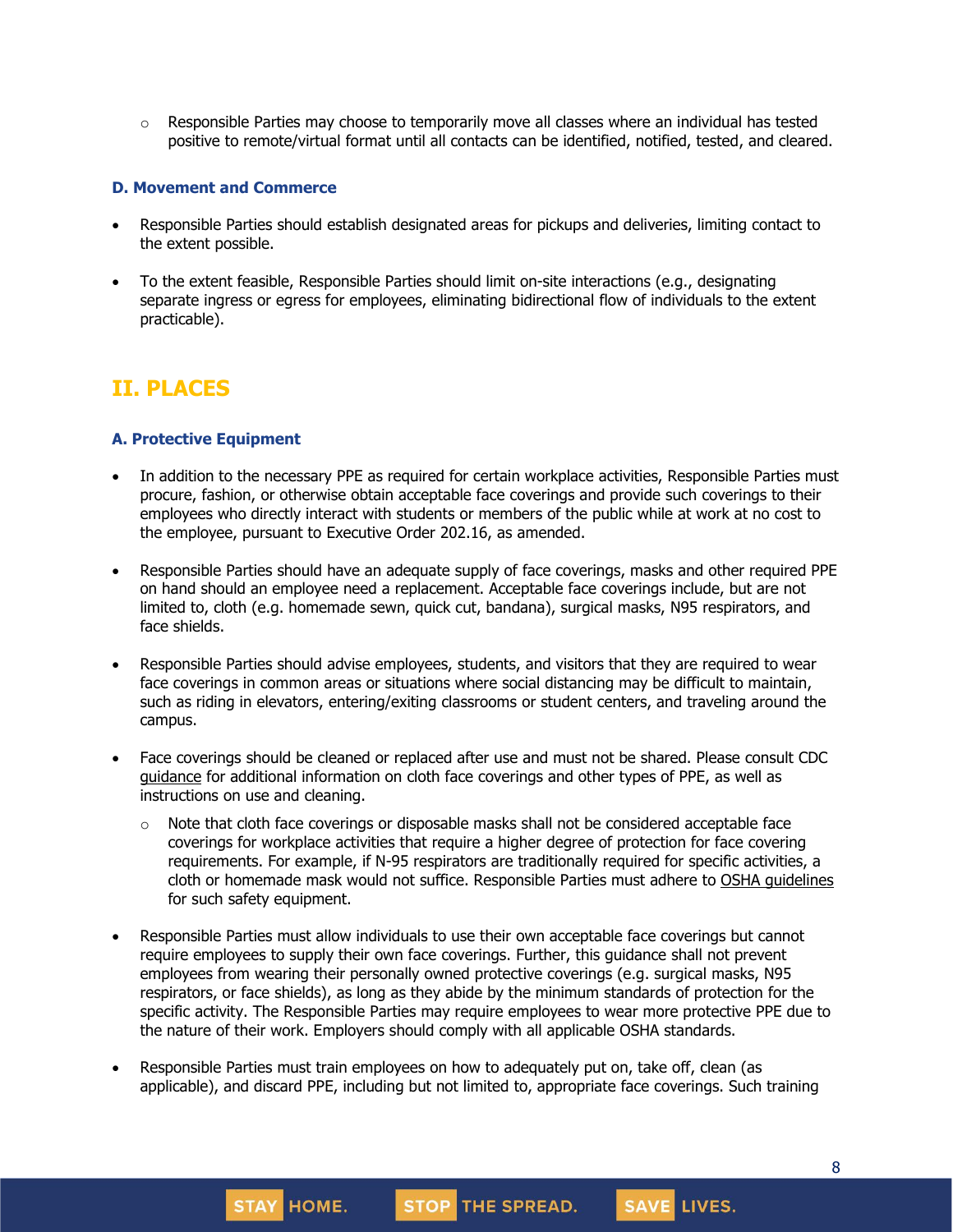should be extended to contractors if the Responsible Parties will be supplying the contractors with PPE.

• Responsible Parties should put in place plans to limit the sharing of objects, such as laptops, notebooks, touchscreens, and writing utensils, as well as the touching of shared surfaces, such as conference tables; or, require employees to perform hand hygiene before and after contact.

#### **B. Hygiene, Cleaning, and Disinfection**

- Responsible Parties must ensure adherence to hygiene and cleaning and disinfection requirements as advised by the CDC and DOH, including "Guidance for Cleaning and [Disinfection](https://coronavirus.health.ny.gov/system/files/documents/2020/03/cleaning_guidance_general_building.pdf) of Public and Private Facilities for [COVID-19](https://coronavirus.health.ny.gov/system/files/documents/2020/03/cleaning_guidance_general_building.pdf)," and the "STOP THE [SPREAD](https://coronavirus.health.ny.gov/system/files/documents/2020/04/13067_coronavirus_protectyourself_poster_042020.pdf)" poster, as applicable. Responsible Parties must maintain logs that include the date, time, and scope of cleaning and disinfection. Responsible Parties must identify cleaning and disinfection frequency for each facility type and assign responsibility.
- Responsible Parties should provide and maintain hand hygiene stations around the institution, as follows:
	- $\circ$  For handwashing: soap, running warm water, and disposable paper towels.
	- $\circ$  For hand sanitizing: an alcohol-based hand sanitizer containing at least 60% alcohol for areas where handwashing facilities may not be available or practical.
	- $\circ$  Make hand sanitizer available throughout common areas. It should be placed in convenient locations, such as at building entrances, exits, and points of reception. Touch-free hand sanitizer dispensers should be installed where possible.
		- **•** Responsible Parties should place signage near hand sanitizer stations indicating that visibly soiled hands should be washed with soap and water; hand sanitizer is not effective on visibly soiled hands.
		- Responsible Parties should remind individuals that alcohol-based hand sanitizers can be flammable and may not be suitable for certain areas on campus.
	- $\circ$  Place receptacles around the institution for disposal of soiled items, including paper towels and PPE.
- Responsible Parties may choose to provide appropriate cleaning and disinfection supplies for shared and frequently touched surfaces and encourage their employees (or cleaning staff) to use these supplies following manufacturer's instructions for use before and after use of these surfaces, followed by hand hygiene.
	- $\circ$  Consider providing disposable wipes to employees so that commonly used surfaces (e.g., keyboards, desks, remote controls) can be wiped down before and/or after use.
	- $\circ$  To reduce high-touch surfaces, Responsible Parties should install touch-free amenities such as water fountains, trash receptacles, and paper towel dispensers, where feasible.
	- $\circ$  If installing touch-free amenities is not feasible, Responsible Parties should, at a minimum, make hand sanitizer available near high-touch surfaces (e.g. trash receptacles, paper towel dispensers).
- Responsible Parties must conduct regular cleaning and disinfection of the facilities and more frequent cleaning and disinfection for high risk areas used by many individuals and for frequently touched surfaces. Cleaning and disinfection must be rigorous and ongoing and should occur at least daily, or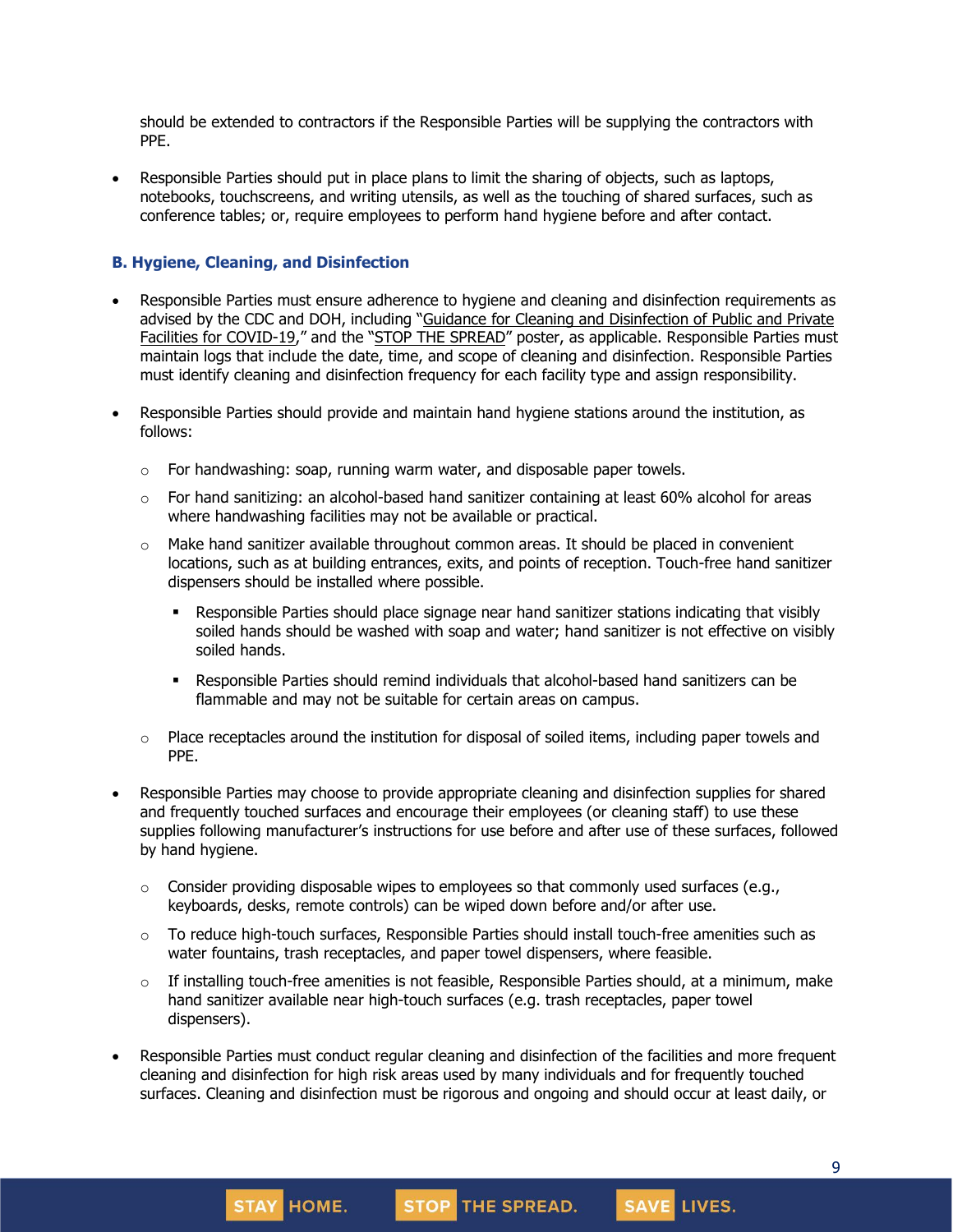more frequently as needed. Please refer to DOH's "Interim Guidance for Cleaning and [Disinfection](https://coronavirus.health.ny.gov/system/files/documents/2020/03/cleaning_guidance_general_building.pdf) of Public and Private Facilities for [COVID-19](https://coronavirus.health.ny.gov/system/files/documents/2020/03/cleaning_guidance_general_building.pdf)" for detailed instructions on how to clean and disinfect facilities.

- $\circ$  Responsible Parties must ensure regular cleaning and disinfection of restrooms. Restrooms should be cleaned and disinfected more often depending on frequency of use.
- $\circ$  Responsible Parties should ensure that materials and tools used by employees are regularly cleaned and disinfected using registered disinfectants. Refer to the Department of Environmental Conservation (DEC) list of [products](http://www.dec.ny.gov/docs/materials_minerals_pdf/covid19.pdf) registered in New York State and identified by the EPA as effective against COVID-19. If cleaning or disinfection products or the act of cleaning and disinfection causes safety hazards or degrades the material or machinery, Responsible Parties must put in place hand hygiene stations between use and/or supply disposable gloves and/or limitations on the number of employees using such machinery.
- $\circ$  Best practices to implement in residential, shared (i.e., communal) bathrooms include, but are not limited to:
	- **.** Installation of physical barriers between showers, toilets, and sinks if six feet of separation is not feasible;
	- Use of paper towel dispensers in lieu of air dryers;
	- Where the physical layout of the building permits, designation of communal bathrooms on a residential hall floor for use by specific rooms or individuals may limit cross contamination and assist with traffic control; and/or
	- **EXECT** Limit storage of personal items within communal bathrooms, particularly if they are shared by individuals who are not members of the same residence (i.e., roommates).
- $\circ$  Responsible Parties must ensure distancing rules are adhered to by using signage, occupied markers, or other methods to reduce restroom occupancy at any given time, where feasible.
- Responsible Parties must provide for the cleaning and disinfection of exposed areas in the event an individual is confirmed to have COVID-19, with such cleaning and disinfection to include, at a minimum, all heavy transit areas and high-touch surfaces.
- Responsible Parties are expected to follow CDC guidelines on "Cleaning and [Disinfecting](https://www.cdc.gov/coronavirus/2019-ncov/community/disinfecting-building-facility.html) Your Facility" if someone is suspected or confirmed to have COVID-19:
	- $\circ$  Close off areas used by the person who is suspected or confirmed to have COVID-19.
		- **•** Responsible Parties do not necessarily need to close operations, if they can close off the affected areas.
	- $\circ$  Open outside doors and windows to increase air circulation in the area.

**STAY HOME.** 

- $\circ$  Wait 24 hours before you clean and disinfect. If 24 hours is not feasible, wait as long as possible.
- $\circ$  Clean and disinfect all areas used by the person suspected or confirmed to have COVID-19, such as offices, classrooms, bathrooms, and common areas.
- $\circ$  Once the area has been appropriately cleaned and disinfected, it can be reopened for use.
	- Individuals without close or proximate contact with the person suspected or confirmed to have COVID-19 can return to work area or resume on-campus activities in the area immediately after cleaning and disinfection.

STOP THE SPREAD.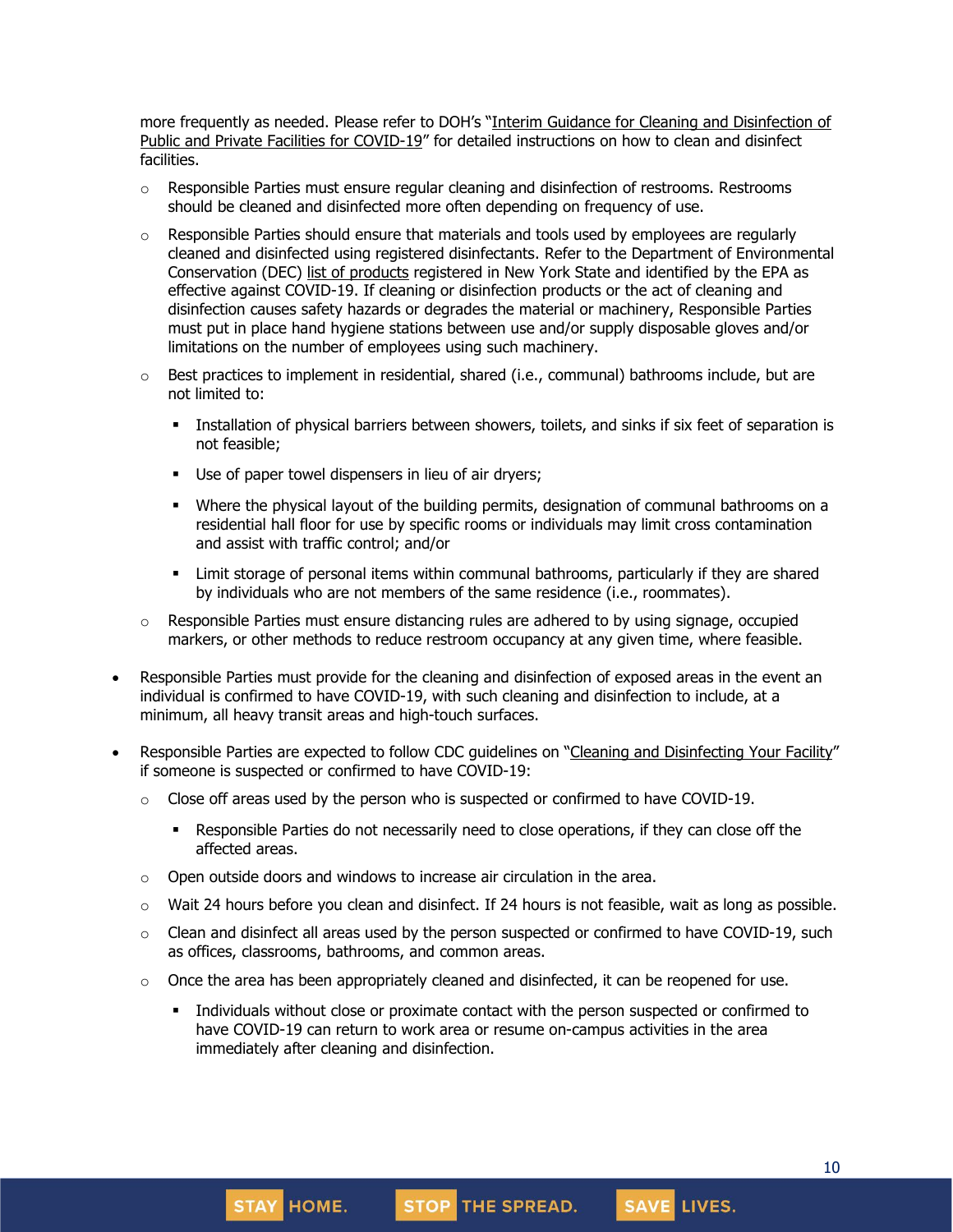- **Refer to DOH's "Interim Guidance for Public and Private [Employees](https://coronavirus.health.ny.gov/system/files/documents/2020/06/doh_covid19_publicprivateemployeereturntowork_053120.pdf) Returning to Work** Following [COVID-19](https://coronavirus.health.ny.gov/system/files/documents/2020/06/doh_covid19_publicprivateemployeereturntowork_053120.pdf) Infection or Exposure" for information on "close and proximate" contacts.
- $\circ$  If more than seven days have passed since the person who is suspected or confirmed to have COVID-19 visited or used the facility, additional cleaning and disinfection is not necessary, but routine cleaning and disinfection should continue.
- Responsible Parties should prohibit shared food and beverages among employees (e.g. buffet style meals), unless individuals are members of the same household, and reserve adequate space for employees and students to observe social distancing while eating meals.

#### **C. Phased Reopening**

- Responsible Parties must designate a campus safety monitor whose responsibilities include continuous compliance with all aspects of the higher education institution's reopening plan.
- Responsible Parties are encouraged to phase-in reopening activities to allow for operational issues to be resolved before activities return to normal levels. Responsible Parties should consider limiting the number of employees, hours, and number of students when first reopening so as to provide operations with the ability to adjust to the changes.

#### **D. Communications Plan**

- Responsible Parties must affirm that they have reviewed and understand the state-issued industry guidelines and must submit reopening plans, as instructed below, prior to reopening.
- Responsible Parties should engage with campus community members (e.g., employees, students, interested organizations) when developing reopening plans. Plans for reopening should identify the groups of people involved and engaged throughout the planning process.
- Responsible Parties should develop a communications plan for students, parents or legal guardians, employees and visitors that includes reopening-related instructions, training, signage, and a consistent means to provide individuals with information. Responsible Parties may consider developing webpages, text and email groups, and/or social media groups or posts.
- Responsible Parties should encourage all students, employees, and visitors to adhere to CDC and DOH guidance regarding the use of PPE, specifically face coverings when a social distance of six feet cannot be maintained, through verbal communication and signage.
- Responsible Parties should designate points-of-contact or coordinators to be the main contact upon the identification of positive cases and who are responsible for subsequent communication. Coordinators should be responsible for answering questions from students and employees regarding the COVID-19 public health emergency and plans implemented by the institution.
	- $\circ$  If feasible, coordinators should also work closely with local health departments and other higher education institutions to monitor public health conditions and jointly develop monitoring strategies.

# **III. PROCESSES**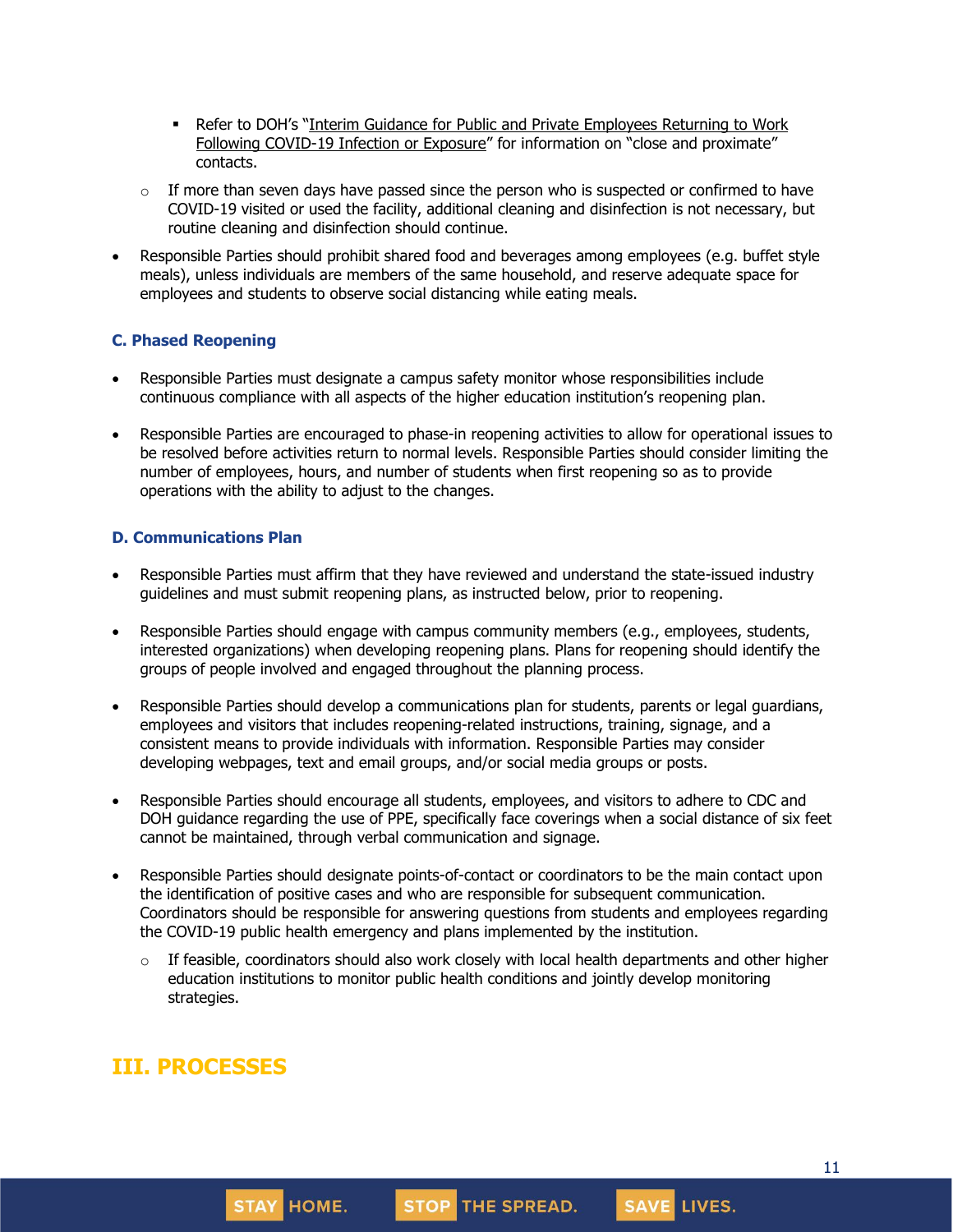#### **A. Screening and Testing**

- Residential higher education institutions may choose to test students, faculty, and/or student-facing staff for COVID-19 using a molecular diagnostic test prior to or upon arrival.
	- $\circ$  It is recommended, at a minimum, that institutions test students who are arriving from other states and countries upon arrival.
	- $\circ$  The best practice is to re-test individuals arriving from other states and countries between 7 to 14 days after arrival, or upon development of symptoms.
	- $\circ$  Individuals who become symptomatic, but who have a negative COVID-19 test result should continue to stay home or in isolation while they are sick and should consult their health care provider about the need for additional testing and when to resume normal activities.
	- $\circ$  In residential higher education institutions, Responsible Parties should determine whether to separate students upon arrival until they can be tested, and test results return negative.
- Responsible Parties should remain aware that quarantine of students or employees may be required after international travel, pursuant to current CDC and DOH guidance.
- Responsible Parties may consider developing testing systems on campus or self-testing systems, as able.
- Responsible Parties must implement mandatory regular health screening practices of their employees, students, and, where practicable, scheduled visitors (e.g., on-campus tour groups), but such screening shall not be mandated for delivery personnel.
	- $\circ$  Employees reporting to work on-campus must be screened on a daily basis.
	- $\circ$  Students must be screened periodically as determined by the higher education institution but are not required to be screened on a daily basis.
	- $\circ$  Screening practices are recommended to be conducted remotely (e.g., by telephone or electronic survey), before the individual reports in-person to the higher education related activity, to the extent possible; or may be performed on site.
	- o Screening should be completed using either a digital or in-person questionnaire that determines whether the individual has:
		- (a) knowingly been in close or proximate contact in the past 14 days with anyone who has tested positive for COVID-19 or who has or had symptoms of COVID-19;
		- (b) tested positive for COVID-19 in the past 14 days; and/or

STAY HOME.

- (c) has experienced any symptoms of COVID-19 in the past 14 days.
- As able, Responsible Parties should consider implementing health screening practices for unscheduled visitors (e.g., members of the public allowed to use campus facilities).
- Refer to CDC guidance on "Symptoms of [Coronavirus](https://www.cdc.gov/coronavirus/2019-ncov/symptoms-testing/symptoms.html)" for the most up-to-date information on symptoms associated with COVID-19.
- Any individual who screens positive for COVID-19 exposure or symptoms must be immediately sent home, to their residence, or to the designated quarantine or isolation location with instructions or arrangement for health assessment and testing. Responsible Parties must immediately notify the state and local health departments about the case if test results are positive for COVID-19.

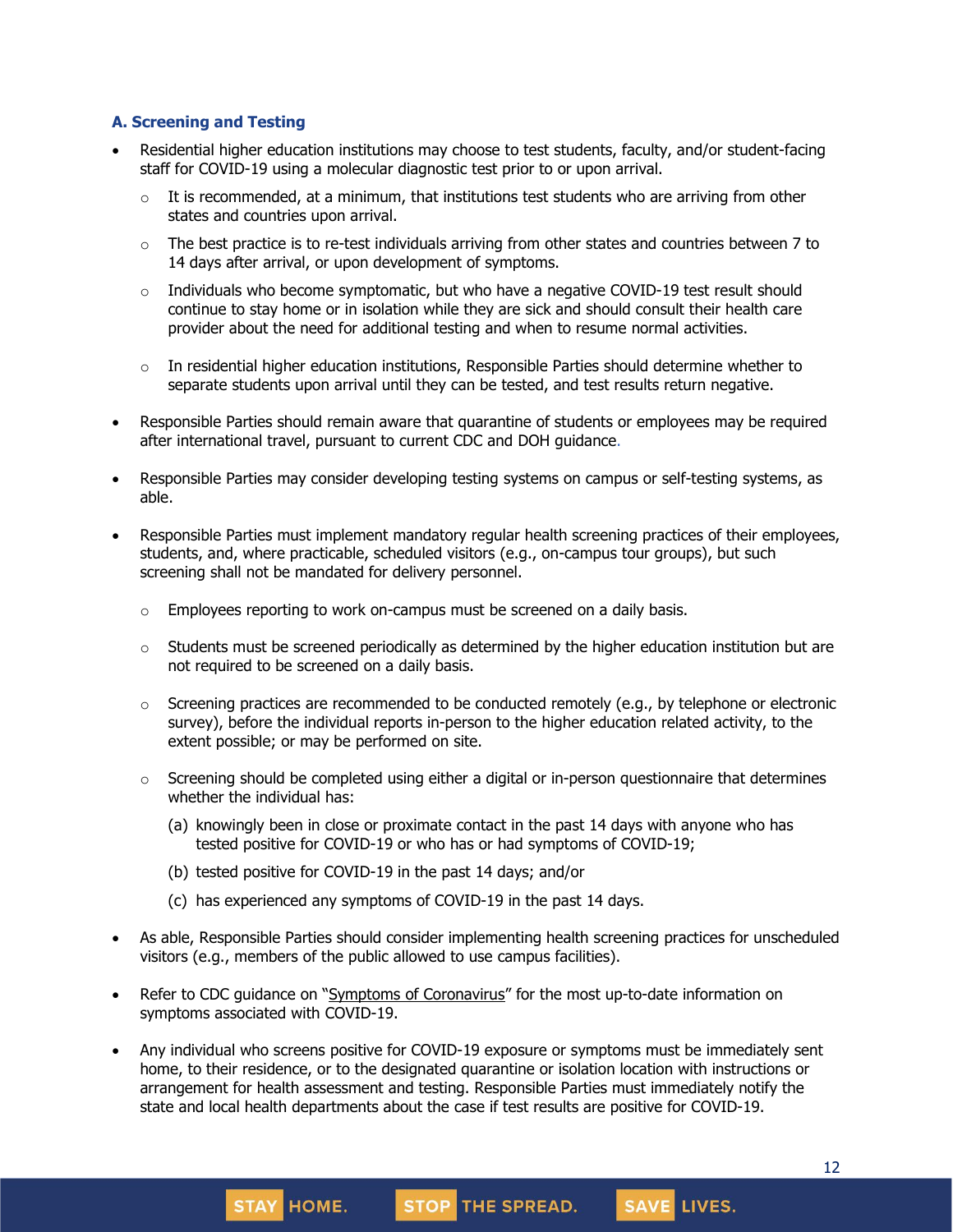Responsible Parties should also provide the individual with information on health care and testing resources, if applicable.

- Responsible Parties should designate a central point of contact(s), which may vary by activity, location, shift or day, responsible for receiving and attesting to having reviewed all screening activities, with such contact(s) also identified as the party for individuals to inform if they later are experiencing COVID-19-related symptoms or COVID-19 exposure, as noted on the questionnaire.
- Responsible Parties must require individuals to immediately disclose if and when their responses to any of the aforementioned questions changes, such as if they begin to experience symptoms, including during or outside of work hours.
	- $\circ$  In addition to the screening questionnaire, temperature checks may also be conducted per U.S. Equal Employment Opportunity Commission or DOH guidelines. Responsible Parties are prohibited from keeping records of employee health data (e.g., the specific temperature data of an individual on a given date and time).
- Responsible Parties must ensure that any personnel performing in-person screening activities, including temperature checks, are appropriately protected from exposure to potentially infectious employees or visitors entering the facilities. Personnel performing screening activities should be trained by employer-identified individuals who are familiar with CDC, DOH, and OSHA protocols.
- Screeners should be provided and use PPE, including at a minimum, an acceptable face covering or mask, and may include gloves, a gown, and/or a face shield.

#### **B. Tracing and Tracking**

- Responsible Parties must notify the state and local health department immediately upon being informed of any positive COVID-19 test result by an individual on campus, including employees, students, and visitors.
- In the case of an individual testing positive, Responsible Parties must develop plans with local health departments to trace all contacts of the individual, in accordance with the protocols, training, and tools provided through the New York State Contact Tracing [Program.](https://coronavirus.health.ny.gov/new-york-state-contact-tracing) Confidentiality must be maintained as required by federal and state law and regulations. Responsible Parties must cooperate with state and local health department contact tracing, isolation, and quarantine efforts.
	- $\circ$  If feasible, Responsible Parties may offer optional tracing and tracking technology (e.g., mobile applications) to streamline contact tracing and communication process among the workforce and student body.
	- $\circ$  Responsible Parties should partner with local health departments to train staff and students to undertake contact tracing efforts for on-campus populations, where feasible.
- State and local health departments will implement monitoring and movement restrictions of COVID-19 infected or exposed persons, including isolation or quarantine.
- Responsible Parties must ensure that reporting plans are in place for individuals who are alerted that they have come into close or proximate contact with a person with COVID-19, and have been alerted to such exposure via tracing, tracking or other mechanism.
- Responsible Parties should refer to DOH's "Interim Guidance for Public and Private [Employees](https://coronavirus.health.ny.gov/system/files/documents/2020/06/doh_covid19_publicprivateemployeereturntowork_053120.pdf) Returning to Work Following [COVID-19](https://coronavirus.health.ny.gov/system/files/documents/2020/06/doh_covid19_publicprivateemployeereturntowork_053120.pdf) Infection or Exposure" regarding protocols and policies for

**STAY HOME.** 

STOP THE SPREAD.